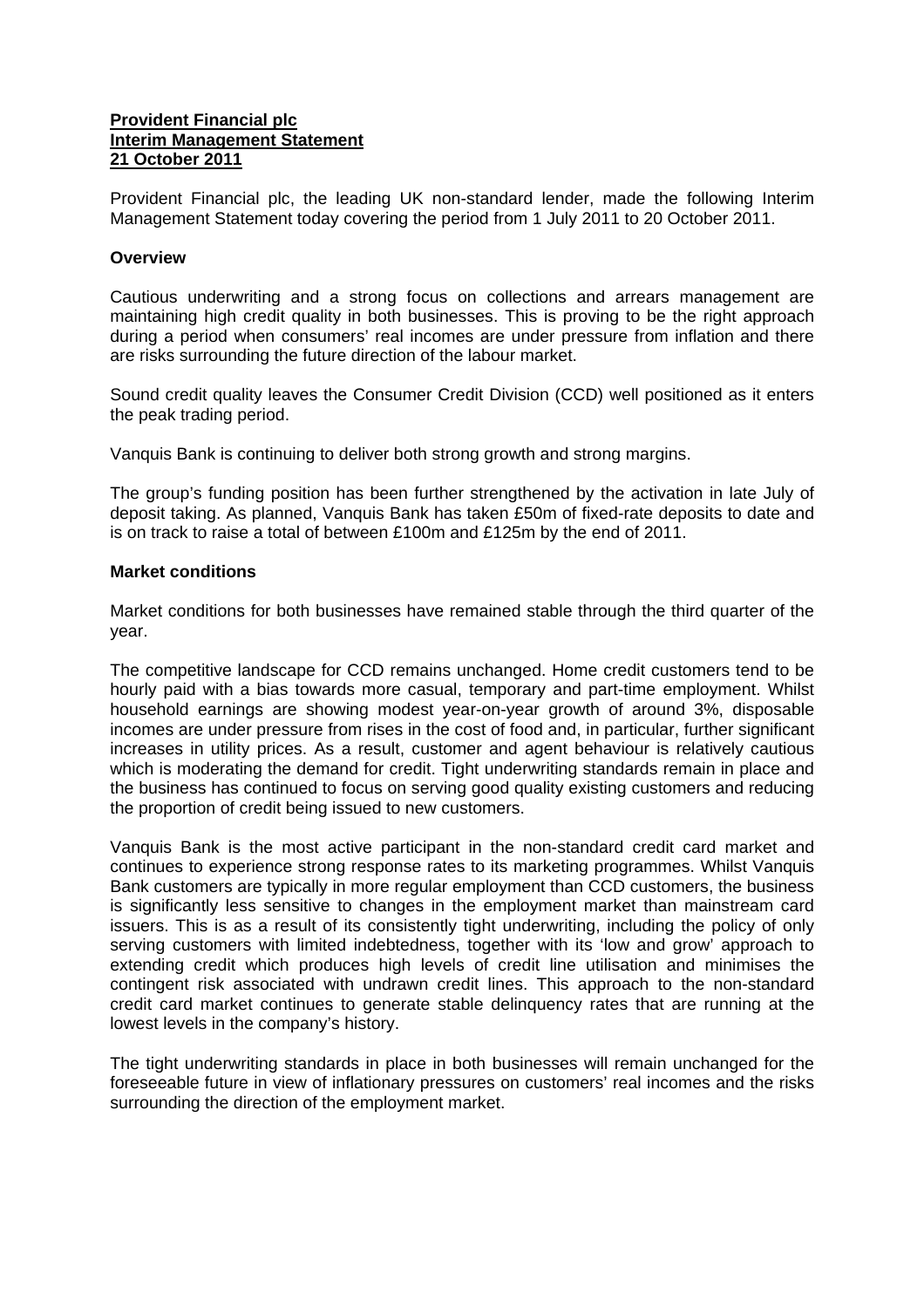## **Business performance**

# CCD

The marked improvement in credit quality achieved through the first half of the year has been maintained. The current focus continues to be on serving good quality existing customers whilst the proportion of credit issued to new customers has been reduced through the tighter underwriting introduced at the start of 2011. Collections and the management of early stage arrears remain strong, reinforced by the enhancements made to the agents' commission scheme early in the year.

Strong credit quality supported average receivables growth of 3.7% in the nine months to 30 September 2011 whilst year-on-year customer numbers showed a 2.2% reduction. The annualised revenue yield generated from the receivables book and the annualised ratio of impairment to revenue have remained at levels consistent with those reported at the half year.

The sound quality of the receivables book positions the business well as it approaches the peak trading period. Nonetheless, the year-on-year rate of receivables growth is expected to moderate through the final quarter of the year due to the exceptionally strong growth experienced towards the end of 2010.

### Vanquis Bank

Vanquis Bank has continued to generate strong growth and margins through the third quarter of the year.

Delinquency levels have been stable over the last six months at a level which represents a record low for the business against the backdrop of a relatively stable employment market and consistently tight underwriting. As a result, the annualised risk-adjusted margin of approximately 35% is little changed from the half year and well ahead of the minimum target of 30%.

Heavy investment in the customer acquisition programme against unchanged underwriting standards saw customer numbers rise to 659,000 at 30 September 2011, representing yearon-year growth of 31.5%. The growth in customer numbers together with the credit line increase programme supported average receivables growth of approximately 35% in the nine months to 30 September 2011.

The second call centre in Bradford is now operational and provides the additional operational capacity required to accommodate the future growth of Vanquis Bank.

### **Funding and capital**

The group's funding and liquidity positions are strong with an average duration for its committed financing of 3.7 years. Balance sheet gearing at the end of September was 3.2 times compared with a covenant limit of 5.0 times.

The launch of retail deposits at the end of July proved very successful and the platform, website and product distribution are all working well. In line with our plans, approximately £50m of 1 and 2 year fixed-rate deposits have been taken by Vanquis Bank at interest rates of between 3.20% and 4.00%. These rates are consistent with building a deposit base with an average maturity of two years at an all-in cost, after taking account of associated administration costs and liquidity requirements, of less than 6%. As anticipated, the retail deposit market is primarily driven by the interest rate on offer. During a single week in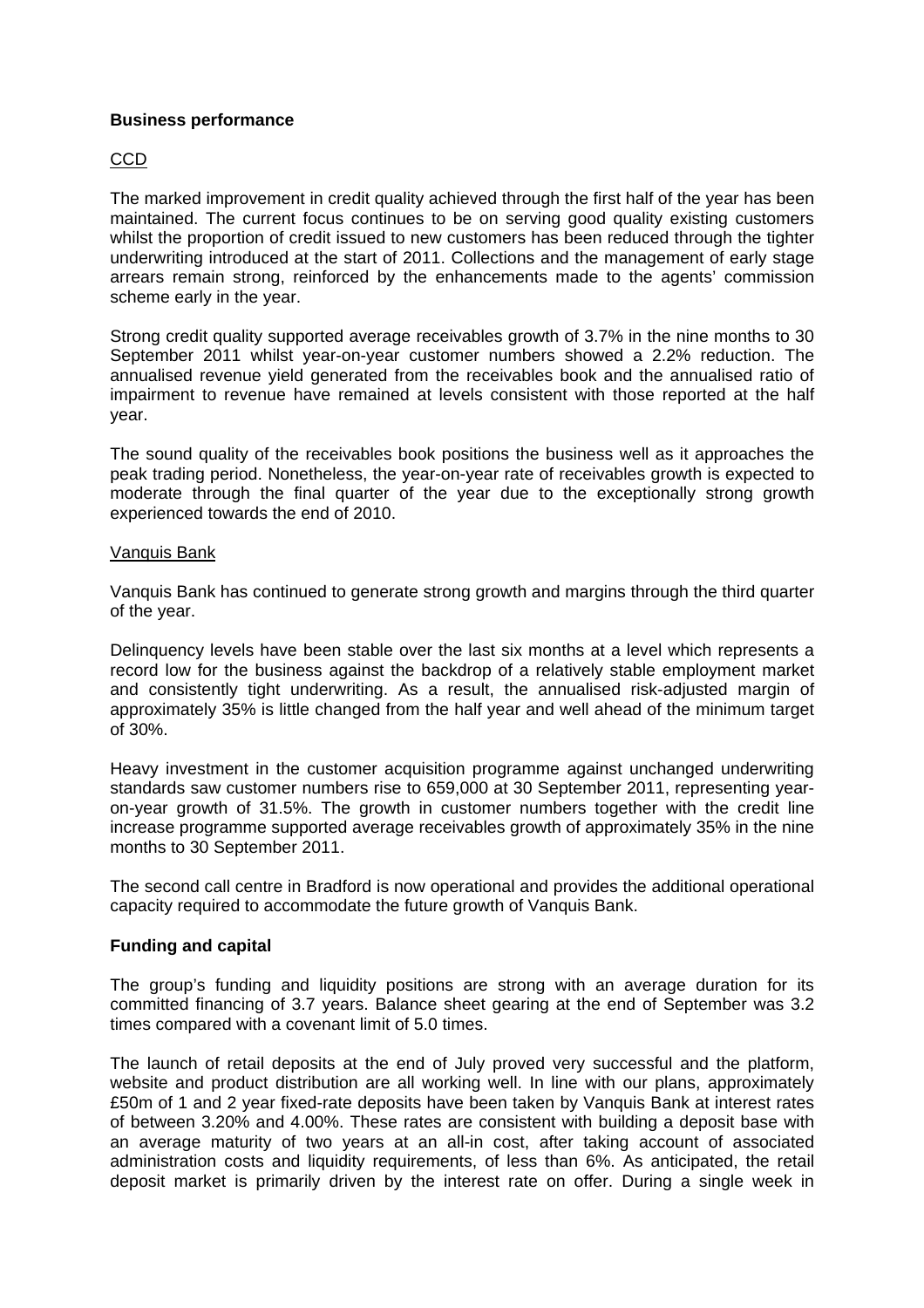September, Vanquis Bank positioned its products at or towards the top of the best-buy tables and took applications of some £30m.

Vanquis Bank is managing the flow of deposits carefully and is on track to raise a total of between £100m and £125m of deposits by the end of 2011 and achieve the target of 80% of receivables by the end of 2012.

Headroom on the group's committed debt facilities at 30 September 2011 amounted to £315m, which, together with the retail deposits programme at Vanquis Bank, is sufficient to fund maturities and projected growth into 2013.

## **Regulation**

The Government has confirmed that its response to the HM Treasury/BIS review of consumer credit and personal insolvency will be published in November of this year.

A separate HM Treasury/BIS research project arising from the review of the impact of any cap on the total cost of credit that can be charged in the non-standard sector is in its early stages. An update on progress is expected in spring 2012 and the findings are due to be announced by summer 2012.

## **Corporate Governance**

The Board has noted and supports the Davies Review 'Women on Boards' together with the Financial Reporting Council's statement on proposed changes to the Corporate Governance Code relating to gender diversity on boards. The Board recognises the benefits to the company of diversity in its workforce and in the composition of the Board itself.

The Board aims to have a broad range of skills, backgrounds and experience and will pursue a policy of appointing the best people for relevant roles whilst recognising the benefits of greater diversity when considering any particular appointment.

Whilst there is more than 20% representation of women in management positions, the Board recognises the need to increase the population of female employees' at the most senior levels in the company. The Board currently comprises 14% women and the aim is to ensure that a target of 25% is reached by 2015 as well as a target of 25% women within the wider senior management group.

### **Outlook**

The strength of the group's balance sheet and liquidity have been further enhanced by the successful launch of the retail deposits programme at Vanquis Bank which is fully expected to build to 80% of its receivables book by the end of 2012.

Credit quality in CCD is very sound as the business approaches the peak trading period. Whilst agents and customers are showing a degree of caution at a time when customers' real incomes are under pressure from inflation, current trading is in line with plan.

The sound quality of the receivables book, strong margins and continued investment by Vanquis Bank in developing its customer base, leave the business well positioned to deliver excellent results for the year.

Overall, the Board anticipates a good result for the year.